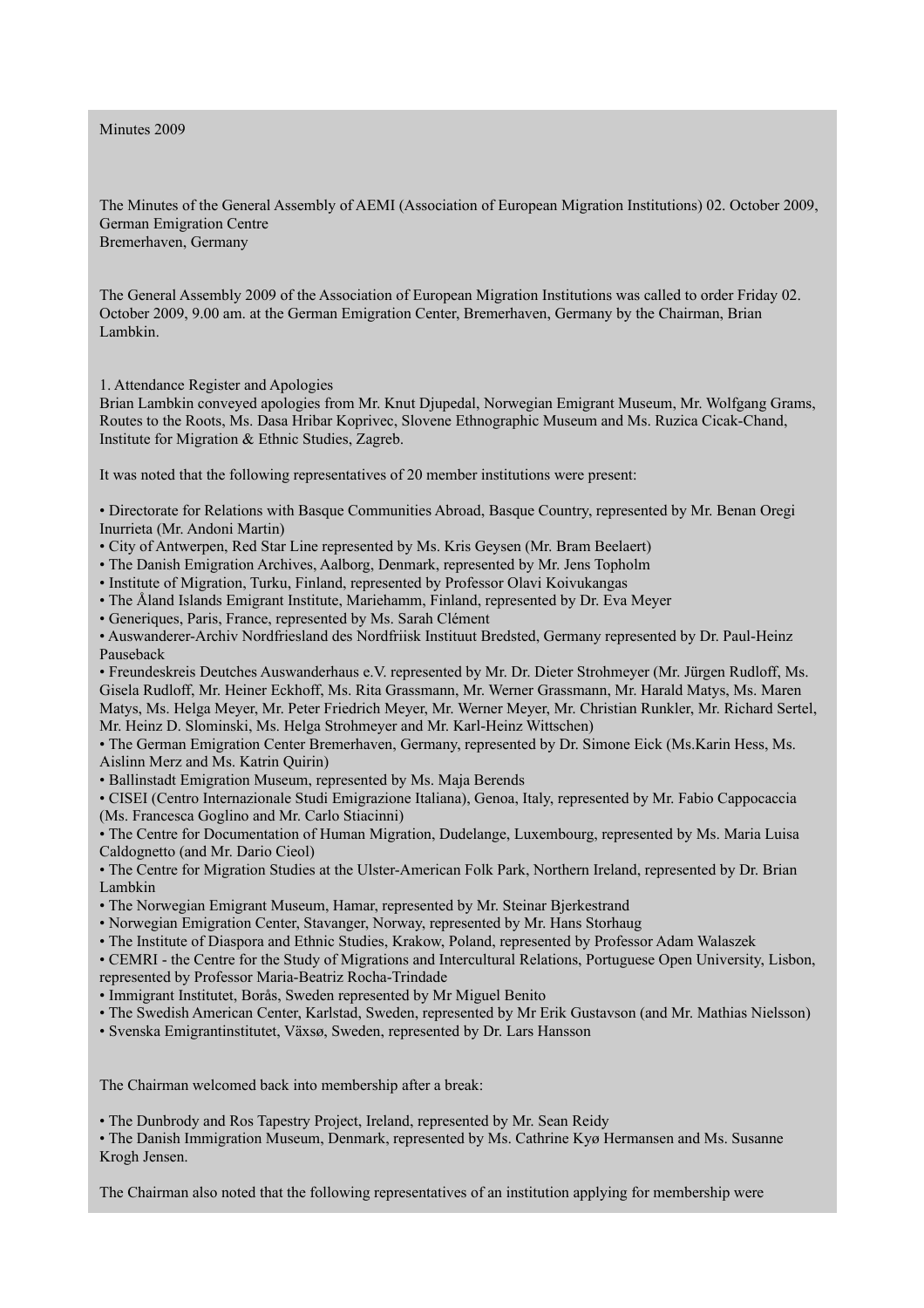# attending:

• Latvians Abroad, Museum and research Center, Riga, Latvia, represented by Ms. Maija Hinkle (Ms. Marianna Auliciema, **[Mr.Int](http://Mr.Int/)**s Dzelzgalvis, Ms. Vita Ozolina and Mr. Juris Zalans)

The Chairman finally noted that the following representative of an institution applying for associate membership were attending:

• Migration, Ethnicity, Refugees and Citizenship Research Unit, at Curtin University, Perth, Australia, represented by Dr. Nonja Peters.

The Chairman then moved that Professor Adam Walaszek be elected Presiding Officer of the General Assembly for the presentation of reports by members of the Board. The motion was agreed and Professor Walaszek took the chair.

2. Minutes of the General Assembly 04 October 2008, Genoa, CISEI (International Centre of Studies on Italian Emigration), Italy

The Minutes of the General Assembly in Genoa, CISEI (International Centre of Studies on Italian Emigration) Saturday 04 October 2008 were approved.

# 3. Chairman's Report, 2008-2009

The Chairman gave his report, summarizing key points and referring to the full text at the AEMI website ( **[www.aemi.dk/news.php](http://www.aemi.dk/news.php)**?page=162). Brian Lambkin thanked Fabio Cappocaccia for a great annual meeting in Genoa 2008, and he welcomed Carine Rouah, project manager of IMMI (International Network of Migration Institutions). This was an important step forward in organising a conference jointly for both members of the Association and the Network. The chairman looked forward to more future networking. Regarding this year's conference Brian Lambkin noticed that the members were in fact modelling in part the European Migration Heritage Route by moving from Bremerhaven via Bremen to Hamburg.

The chairman told the assembly that although 2009 was the first year in a 3 year term for the Board elected in Genoa, it was not too soon for potential new board members to consider running for the next election in 2011. The board had not met face-to-face since last year, but there had been a lot of communication at the internet.

Brian Lambkin thanked the Swedish American Centre in Karlstad for the invitation to their inauguration. He also noted, that it was good to see long time member institutions like The Dunbrody and Ros Tapestry Project Ireland, The Danish Immigration Museum and Auswanderer-Archiv Nordfriesland taking part in the conference, meeting face to face with colleagues which is very essential to obtain the basic goals of AEMI: that all migration institutions, archives, libraries, museums and study centres share plans and ideas and work together.

The Presiding Officer moved the adoption of the Chairman's Report. The meeting adopted the motion.

# 4. Secretary's Report, 2008-2009

The secretary Jens Topholm noted that is a Secretary's basic function to facilitate communication to and between members. In 2008/09 AEMI has received membership application from Latvians Abroad, Museum and research Center after their initial attendance in Turku. Just before this conference, AEG, Galician Migration Archive, Spain applied for membership. Website and members have been announced.

On behalf of AEMI Jens Topholm gave a speech and a present at the inauguration of The Swedish American Center in Karlstad, Sweden 1. April 2009.

AEMI's secretary has furthermore communicated messages from members and researcher who want to create new contacts and to find members who know about specific topics, like emigration to Egypt, just before the meeting. This is an important role for AEMI to play.

Considering communication the AEMI website is difficult to access and there is much potential in using new technology and in more commutations between AEMI board and members.

The Presiding Officer thanked the Secretary for his presentation and moved the adoption of the Secretary´s report. The meeting adopted the motion.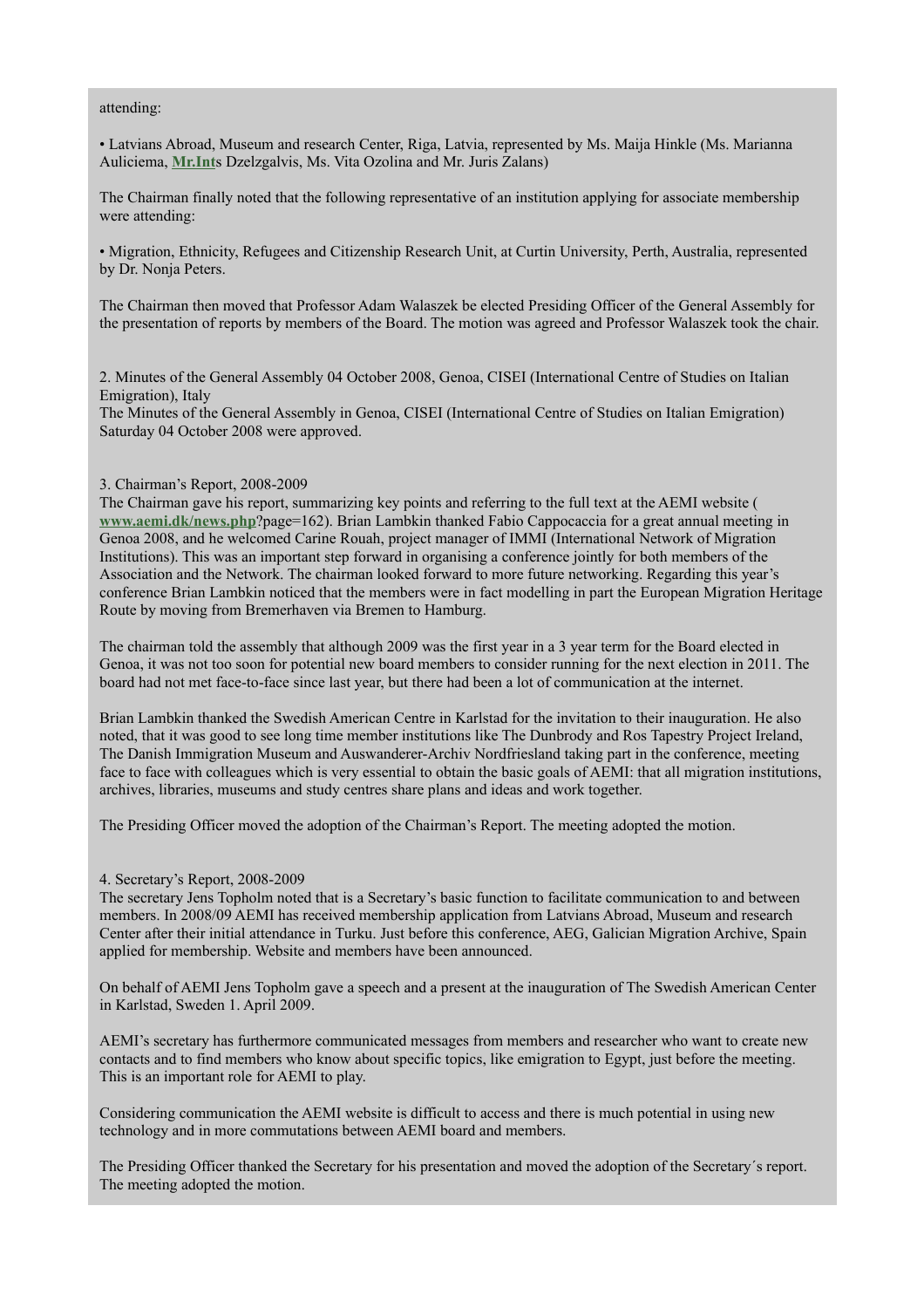# 5. Treasurer's Report: Financial statement and accounts, 2007- 2008

AEMI´s Treasurer, Eva Meyer, introduced the AEMI subscriptions paid and the accounts 2008. The relevant documents are available at the AEMI website (http://www.aemi.dk/publications/AEMI%20Account%202008.pdf? page=168). The Auditor, Erik Gustavson, confirmed that he was satisfied with the Accounts for 2008 and had signed them. There were no further comments and questions.

The Presiding Officer thanked the Treasurer for her presentation and moved the adoption of Treasurer's report. The meeting adopted the motion.

## 6. Journal Editor's Report, 2008- 2009

The editor of AEMI Journal, Hans Storhaug, presented the new journal 2009. Due to the editor's well recovered illness last year the papers from the Annual Conference in Turku 2007 were dominating this issue. Hans Storhaug pointed out, that the Journal basically gives evidence of what AEMI can do, and he called for papers to next year's Journal to be sent before Christmas. The AEMI journal 2009 is printed in 100 ex. They will be distributed to members, and the text will be accessible as PDF files at the AEMI website as soon as possible.

The Presiding Officer thanked the Editor for his presentation and moved the adoption of Editor's report. The meeting adopted the motion.

Brian Lambkin resumed the chair and thanked Professor Walaszek for taking the meeting through the Reports of the Board members.

# 7. Admission of New Members

Brian Lambkin presented Latvians Abroad, Museum and research Center, Riga, Latvia, as an institution, that in all aspects fulfilled the statutes of AEMI. Maija Hinkle, who had spoken about her institution at the conference the previous day, added that one the major coming projects was to focus on Latvian emigration to Germany.

The full membership of Latvians Abroad was adopted unanimously.

Brian Lambkin presented Altreitalie Center on Italian Migrations and invited Professor Maddalena Tirabassi, who has attended several AEMI meetings previously, to speak about the work of her organisation.

The full membership of Altreitalie Center on Italian Migrations was adopted unanimously.

Jens Topholm presented AEG, Galician Migration Archives. The application for full membership was sent to AEMI by head of AEG Dr. Xosé M. Núñez Seixas, University of Santiago de Compostela. The institution was founded in 1992, and is a documentation centre that holds archival records and functions as a space of academic discussions for researchers. The AEG has published scientific monographs and since 1995 an academic journal and regularly organizes exhibitions, public lectures, workshops and conferences dealing with Galician migration. AEG also serves as a scientific adviser of Galician and Spanish public institutions in matters related to Galician migration.

The application was supported by Benan Oregi Inurrieta, telling about meetings with the Directorate for Relations with Basque Communities Abroad and the fluent contact AEG have with the Basque University.

Adam Walaszek informed that he had excellent working relationship with the institution for many years.

The full membership of AEG, Galician Migration Archive was adopted unanimously.

Maria Beatriz Rocha-Trindade proposed full membership of the Faculty of History and Geography, University of Santiago de Compostela, Spain. Dr. Domingo L. Gonzales Lopo, historian, UNESCO chairholder on Migration had sent an application 3 years ago, that somehow got lost. Maria Beatriz Rocha-Trindade talked with Domingo Lopo, telling him that she would be giving a lecture at the annual AEMI conference 2009, and they agreed that she should propose the Faculty of History and Geography as a full member of AEMI.

Maddalena Tirabassi, Italian National Museum of Emigration (MEI) supported the application.

The full membership of the Faculty of History and Geography, University of Santiago de Compostela, was adopted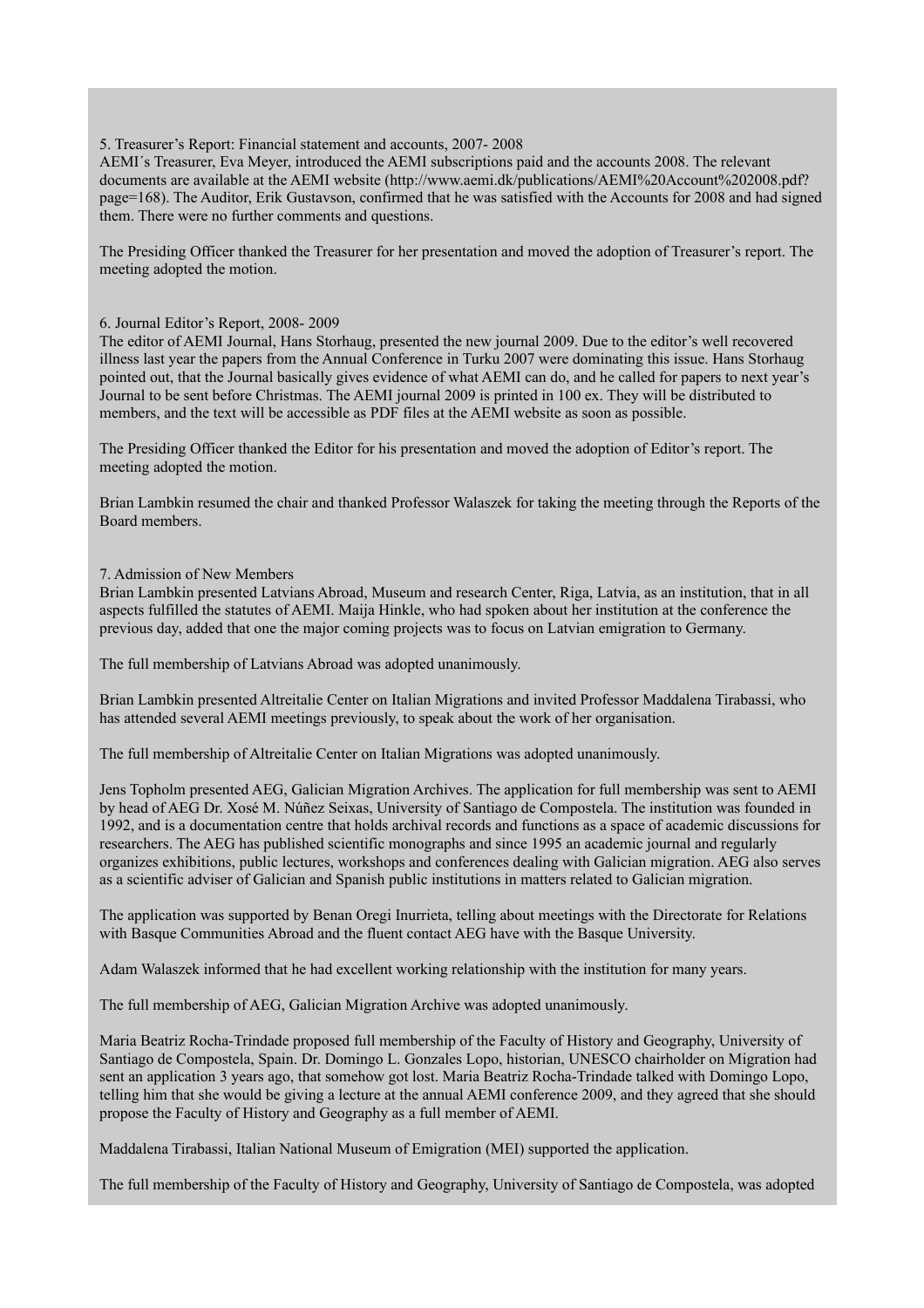unanimously on the condition that Domingo Lopo presents a new application to AEMI.

Applying for associate membership Dr. Nonja Peters gave a short presentation of the Migration, Ethnicity, Refugees and Citizenship Research Unit, at Curtin University, Perth, Australia. Brain Lambkin supported the application and Fabio Capocaccia noted that many Europeans, including a large number of Italians, had gone to Australia.

The associate membership of Migration, Ethnicity, Refugees and Citizenship Research Unit was adopted unanimously.

# 8. Members Projects

Hans Storhaug introduced Youth and Migration Project. Hans Storhaug especially encouraged AEMI members to take a look at the YAM website: **[www.yam2008.com/](http://www.yam2008.com/)** and to join the project. YAM will also be presented at the AEMI website.

Jens Topholm gave information about Digital Migration, an upcoming project - if the funding will be raised - to digitize the entire collection of the Danish Emigration Archives and make it accessible at a multilingual, interactive website.

Carine Rouah focused on IMMI´s international aspects. There were ongoing migration projects in Morocco and other places and a growing sense of joining efforts and sharing ideas and projects.

Maria Luisa Caldognetto gave an update on Antoinette Reuter´s projects European Migration Heritage Route/Weekend and told that there were many other projects right now in Dudelange. Brian Lambkin focused on the common interest in developing projects like this.

Kris Geysen reported that buildings are being made ready in harbour of Antwerpen to present European and American migration history in the Red Star Line project. The plan is to open the museum and research centre in 2012.

Mathias Nielson updated on the plan launch a Migraport on a Nordic level as a stepping stone to a European Migraport.

After the presentation of members projects Dario Cieol noticed, that the English language was a problem for southern Europeans, and he suggested that AEMI considered how to deal with that problem.

Fabio Capocaccia informed that translators were quite expensive. He suggested that there could be papers in different languages with abstracts in English.

Sarah Clément suggested that at some level there should be different languages at the new website.

Carine Rouah pointed out that one or two board members from southern Europe would make it easier to work out different solutions.

Miguel Benito suggested that AEMI could make network and workshops in different languages.

Brian Lambkin concluded that AEMI board would consider the issue of language when planning the next Annual Meeting.

9. Proposal to re-design AEMI Website Jens Topholm proposed to make a new AEMI website. The existing website was developed in 2001.

At a new AEMI website Information from members and board can be accessible on the front page. The website must be interactive, allowing members to comment on news and projects and give networks the possibility to communicate with each other in forums.

New pictures, movies and oral memories from the members can be presented at the front page every month.

It will cost around 4.500 EURO to develop a new website, including the information at AEMI´s website today.

Olavi Koivukangas suggested that different companies were asked to develop a new website to reduce the expenses.